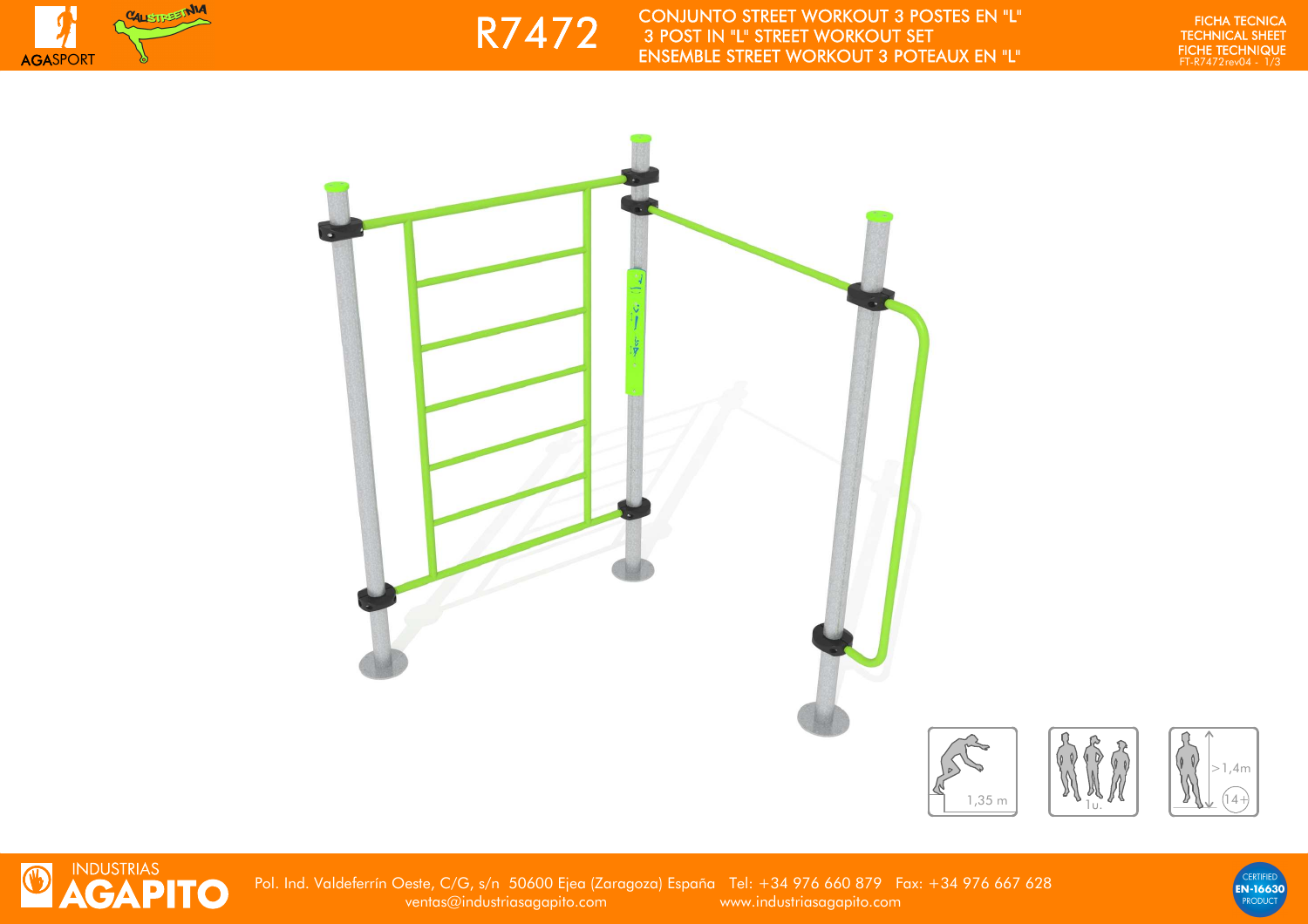

**Función/** Conjunto compuesto por 3 postes, 1 barra horizontal fija a diferentes alturas, 1 espaldera y 1barra vertical. Sólo un usuario en cada elemento.

Realizar el ejercicio centrado en el elemento.

Los ejercicios en los elementos destinados a posición de usuario colgado, deberán realizarse en dicha posición.

Materiales/ • Barras de acero galvanizado con acabado en pintura de poliéster termoendurecida.

R7472

- •Postes de acero galvanizado en caliente.
- •Tornillería antivandálica de acero inoxidable.
- •Pictograma explicativo de uso grabado en tablero de polietileno de alta densidad bicolor.
- •Bridas de polímero reforzado de alta resistencia a la intemperie.



Function/ Set formed by 3 posts, 1 pull up bar at different levels, 1 swedish wall and 1 flag pole, vertical bar. Only one user per bar.

The exercise has to be done centered on the bar.

The exercises on the elements provided for hanging position must be precisely used in that position.

- Materials/ Galvanized steel bars finished with thermoset polyester paint.
	- •Hot-dip galvanized steel posts.
	- •Anti-vandal stainless steel bolts.
	- •Explanatory usage board with pictograms engraved in two-color HDPE.
	- •Highly outdoors resistant reinforced polymer bracket / clamp.

**Fonction/** Ensemble composée de 3 poteaux, 1 barre horizontale à différentes hauteurs, 1 espalier et 1 barre verticale. Un seul utilisateur sur chaque barre.

L'exercice s'effectue centré sur la barre.

 Les exercices pratiqués sur des éléments prévus pour un usage en suspension doivent être effectués dans cette position.

## Matériaux/ • Barres en acier galvanisé et finition avec peinture polyester thermodurcie.

- •Poteaux en acier galvanisés à chaud.
- •Visserie antivandalisme en acier inoxydable.
- •Pictogrammes explicatifs d'utilisation gravés sur panneau de polyéthylène haute densité bicolore.
- •Bagues en polymère renforcé à haute résistance aux intempéries.